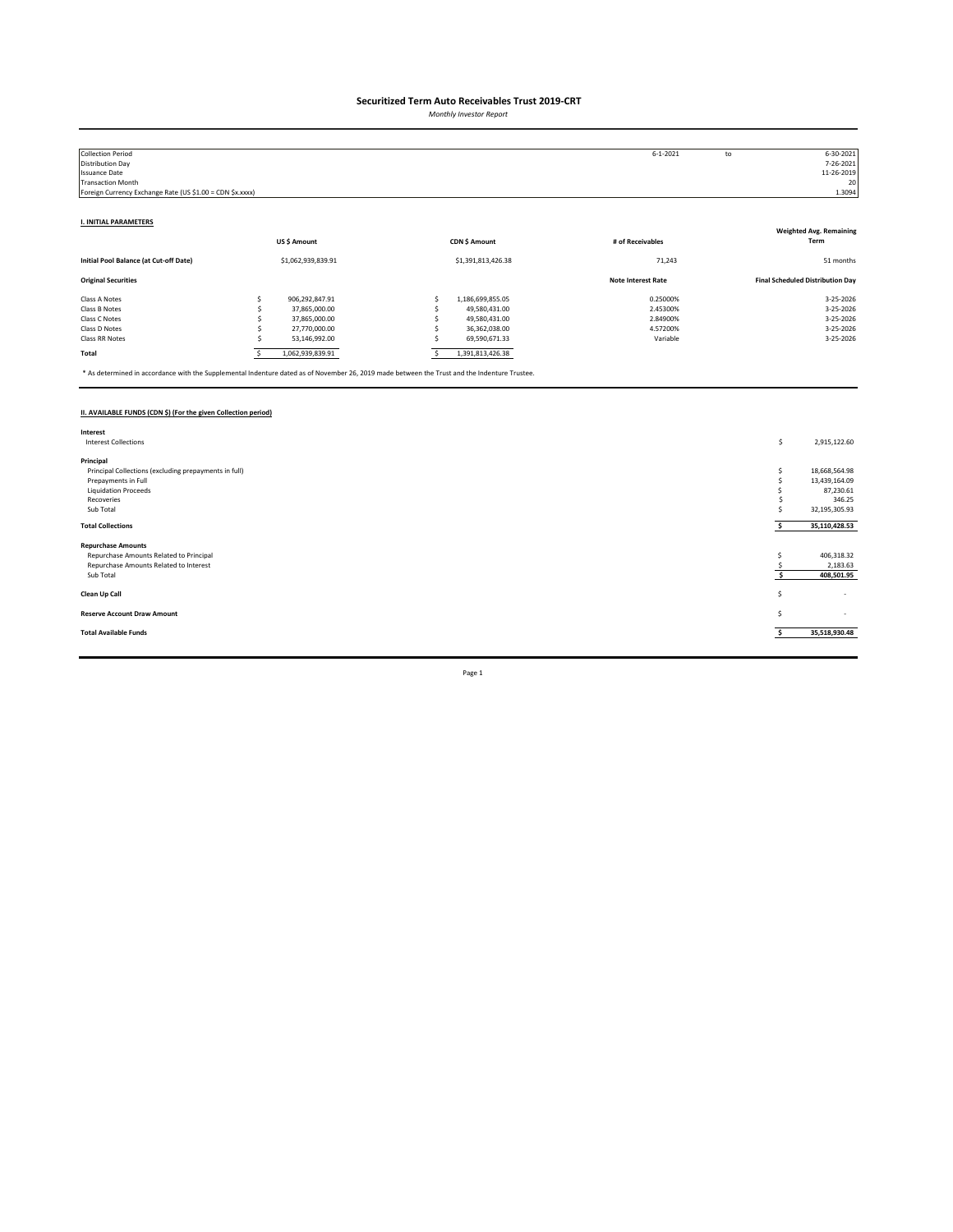*Monthly Investor Report*

| <b>Collection Period</b>                                  | $6 - 1 - 2021$ | to | 6-30-2021  |
|-----------------------------------------------------------|----------------|----|------------|
| <b>Distribution Day</b>                                   |                |    | 7-26-2021  |
| <b>Issuance Date</b>                                      |                |    | 11-26-2019 |
| <b>Transaction Month</b>                                  |                |    | 20         |
| Foreign Currency Exchange Rate (US \$1.00 = CDN \$x.xxxx) |                |    | 1.3094     |
|                                                           |                |    |            |

#### **III. DISTRIBUTIONS**

| <b>Distribution</b>                                                                                                                                                                                                                            |         | <b>Class A-D Share</b><br>(CDN <sub>5</sub> )                                                   |             | <b>Class RR Share</b><br>(CDN <sub>5</sub> )                                  |     | <b>Amount Payable</b><br>(CDN <sub>5</sub> ) |    | <b>Distributions</b><br>(CDN S) |     | Shortfall<br>(CDN <sub>5</sub> ) |              | <b>Carryover Shortfall</b><br>(CDN <sub>5</sub> ) |     | <b>Remaining Available</b><br>Funds<br>(CDN <sub>5</sub> ) |
|------------------------------------------------------------------------------------------------------------------------------------------------------------------------------------------------------------------------------------------------|---------|-------------------------------------------------------------------------------------------------|-------------|-------------------------------------------------------------------------------|-----|----------------------------------------------|----|---------------------------------|-----|----------------------------------|--------------|---------------------------------------------------|-----|------------------------------------------------------------|
| (1) Trustee Fees and Expenses                                                                                                                                                                                                                  |         |                                                                                                 |             |                                                                               | \$  |                                              | \$ |                                 | \$  |                                  | Ś            |                                                   | \$  | 35,518,930.48                                              |
| (2) Servicing Fee                                                                                                                                                                                                                              |         |                                                                                                 |             |                                                                               |     |                                              | Ś  |                                 | \$. |                                  | <sup>s</sup> |                                                   | Ś   | 35,518,930.48                                              |
| (3) (i) Class A Fixed Rate Swap Payment <sup>(1)</sup>                                                                                                                                                                                         | \$      | 239,835.06                                                                                      | -\$         | 12,622.90                                                                     | .S  | 252,457.96                                   | -S | 252,457.96 \$                   |     |                                  | Ś            |                                                   | Ś   | 35,266,472.52                                              |
| (ii) First Priority Principal Payment <sup>(2)</sup>                                                                                                                                                                                           | Ś       |                                                                                                 | Ś           |                                                                               | Ś   |                                              | Ś  |                                 | Ś   |                                  | ¢            |                                                   | Š.  | 35,266,472.52                                              |
| (iii) Class B Fixed Rate Swap Payment <sup>(1)</sup>                                                                                                                                                                                           | Ś       | 10,020.33                                                                                       | -S          | 527.39                                                                        | .S  | 10,547.72                                    | .s | 10,547.72 \$                    |     |                                  | ¢            |                                                   | .S  | 35,255,924.80                                              |
| (iv) Second Priority Principal Payment <sup>[2]</sup>                                                                                                                                                                                          | Ś       | ٠                                                                                               | Ŝ           | ٠                                                                             | Š.  | ٠                                            | \$ | $\overline{\phantom{a}}$        | Ŝ.  |                                  | ¢            |                                                   | Š.  | 35,255,924.80                                              |
| Class C Fixed Rate Swap Payment <sup>(1)</sup><br>(v)                                                                                                                                                                                          | Ś       | 10,020.33                                                                                       | -Ś          | 527.39                                                                        | - S | 10,547.72 \$                                 |    | 10,547.72 \$                    |     |                                  | Ś            |                                                   | Š.  | 35,245,377.08                                              |
| (vi) Third Priority Principal Payment <sup>(2)</sup>                                                                                                                                                                                           | Ś       | 16,016,159.99                                                                                   | -S          | 842,955.79 \$                                                                 |     | 16,859,115.78 \$                             |    | 16,859,115.78 \$                |     |                                  | ¢            |                                                   | Ś   | 18,386,261.30                                              |
| (vii) Class D Fixed Rate Swap Payment <sup>(1)</sup>                                                                                                                                                                                           | S       | 7,348.86                                                                                        | - S         | 386.78 \$                                                                     |     | 7,735.64 \$                                  |    | 7,735.64 \$                     |     |                                  |              |                                                   | Š.  | 18,378,525.66                                              |
| (viii) Regular Principal Payment <sup>(2)</sup>                                                                                                                                                                                                | Ś       | 15,310,125.74 \$                                                                                |             | 805,796.09                                                                    | -Ś  | 16,115,921.83 \$                             |    | 16,115,921.83 \$                |     |                                  |              |                                                   | ×.  | 2,262,603.83                                               |
| (9) Reserve Account replenishment                                                                                                                                                                                                              |         |                                                                                                 |             |                                                                               |     |                                              | Ś  |                                 |     |                                  |              |                                                   | .s  | 2,262,603.83                                               |
| (10) Senior Swap Termination Payment, if any                                                                                                                                                                                                   |         |                                                                                                 |             |                                                                               |     |                                              |    |                                 |     |                                  |              |                                                   |     | 2,262,603.83                                               |
| (11) Subordinated Swap Termination Payment                                                                                                                                                                                                     |         |                                                                                                 |             |                                                                               |     |                                              |    |                                 |     |                                  |              |                                                   |     | 2,262,603.83<br>2,262,603.83                               |
| (12) Additional Trustee Fees and Expenses<br>(13) Other Expenses <sup>(3)</sup>                                                                                                                                                                |         |                                                                                                 |             |                                                                               |     |                                              |    |                                 |     |                                  |              |                                                   |     |                                                            |
| (14) Share of Remaining Available Funds                                                                                                                                                                                                        |         | 2,149,184.17 \$                                                                                 |             | 113,114.96 \$                                                                 |     | 304.72<br>2,262,299.11 \$                    | -S | 304.72 \$<br>2,262,299.11       |     | N/A                              |              | N/A                                               | .S  | 2,262,299.11                                               |
| Total                                                                                                                                                                                                                                          |         | 33,742,694.48 \$                                                                                |             | 1,775,931.29                                                                  | - Ś | 35,518,930.48 \$                             |    | 35,518,930.48 \$                |     | $\sim$                           | Ś            | $\sim$                                            | \$. | $\sim$                                                     |
| <b>Total Principal Payments</b><br>First Priority Principal Payment <sup>(2)</sup><br>Second Priority Principal Payment <sup>(2)</sup><br>Third Priority Principal Payment <sup>(2)</sup><br>Regular Principal Payment <sup>(2)</sup><br>Total | Ś<br>Ŝ. | Class A-D Share<br>(CDN <sub>5</sub> )<br>16,016,159.99<br>15,310,125.74 \$<br>31,326,285.73 \$ | Ś<br>Ś<br>Ś | <b>Class RR Share</b><br>(CDN \$)<br>842,955.79<br>805,796.09<br>1,648,751.88 |     | Different from other START MSR               |    |                                 |     |                                  |              |                                                   |     |                                                            |
| Amounts deposited by Swap Counterparty or<br><b>Administrative Agent</b>                                                                                                                                                                       |         | <b>Note Liquidation Account</b><br>(US S)                                                       |             | <b>Class RR Account</b><br>(US <sub>5</sub> )                                 |     |                                              |    |                                 |     |                                  |              |                                                   |     |                                                            |
| <b>Total Amounts Deposited</b>                                                                                                                                                                                                                 | s       | 24,118,640.70 \$                                                                                |             | 1,269,402.14                                                                  |     |                                              |    |                                 |     |                                  |              |                                                   |     |                                                            |
|                                                                                                                                                                                                                                                |         |                                                                                                 |             |                                                                               |     |                                              |    |                                 |     |                                  |              |                                                   |     |                                                            |
| Amounts to be distributed to Noteholders                                                                                                                                                                                                       |         | (US S)                                                                                          |             | (US S)                                                                        |     |                                              |    |                                 |     |                                  |              |                                                   |     |                                                            |
| Note Interest <sup>(4)</sup>                                                                                                                                                                                                                   | Ś       | 194,487.86 \$                                                                                   |             | 10,236.20                                                                     |     |                                              |    |                                 |     |                                  |              |                                                   |     |                                                            |
| Principal Payment <sup>(5)</sup>                                                                                                                                                                                                               |         | 23,924,152.84 \$                                                                                |             | 1,259,165.94                                                                  |     |                                              |    |                                 |     |                                  |              |                                                   |     |                                                            |
| Total                                                                                                                                                                                                                                          | Ś       | 24,118,640.70 \$                                                                                |             | 1,269,402.14                                                                  |     |                                              |    |                                 |     |                                  |              |                                                   |     |                                                            |
| Shortfall                                                                                                                                                                                                                                      |         |                                                                                                 | Ŝ           |                                                                               |     |                                              |    |                                 |     |                                  |              |                                                   |     |                                                            |
| Carryover shortfall                                                                                                                                                                                                                            |         | ٠                                                                                               | Ś           |                                                                               |     |                                              |    |                                 |     |                                  |              |                                                   |     |                                                            |

<sup>(1)</sup> US \$ amount to pay interest on the Notes is obtained through Swap Agreement or by conversion of CDN \$ by the Administrative Agent if a Swap Termination Event has occurred and deposited to the Note Liquidation Account <sup>(2)</sup> US \$ amount to pay principal on the Notes is obtained through Swap Agreement or by conversion of CDN \$ by the Administrative Agent if a Swap Termination Event has occurred and deposited to the Note Liquidation Accoun

(3) Inclusive of other trust expenses accrued since the Issuance date.

<sup>(4)</sup> Sequential by Class of Notes based on the Accrued Note Interest for the respective Class A-D. Class RR amounts are calculated based on Class RR proportion as defined in the Offering Memorandum, as applicable.

<sup>P)</sup> For Class A-D paid pro rata by Class based on the respective Target Principal Allocation unless and until the occurrence of a Sequential Principal Payment Trigger Event, after which principal would be paid sequentiall

#### **IV. NOTEHOLDER PAYMENTS**

|                               | Noteholder Interest Payments |                                                 | Noteholder Principal Payments |                  |  |                                                 | <b>Total Payment</b> |  |                                                 |  |  |
|-------------------------------|------------------------------|-------------------------------------------------|-------------------------------|------------------|--|-------------------------------------------------|----------------------|--|-------------------------------------------------|--|--|
|                               | Actual                       | Per \$1,000 Original<br><b>Principal Amount</b> |                               | Actual           |  | Per \$1.000 Original<br><b>Principal Amount</b> | Actual               |  | Per \$1,000 Original<br><b>Principal Amount</b> |  |  |
| <b>US \$ Amounts</b>          |                              |                                                 |                               |                  |  |                                                 |                      |  |                                                 |  |  |
| Class A Notes                 | 79.498.30 S                  | 0.08772                                         |                               | 21.472.016.42 \$ |  | 23.69214                                        | 21.551.514.72 \$     |  | 23.77986                                        |  |  |
| Class B Notes                 | 32.590.03 \$                 | 0.86069                                         |                               | 897.102.86 \$    |  | 23.69214                                        | 929.692.89 \$        |  | 24.55283                                        |  |  |
| Class C Notes                 | 37.851.20 \$                 | 0.99964                                         |                               | 897.102.86 \$    |  | 23.69214                                        | 934.954.06 \$        |  | 24.69177                                        |  |  |
| Class D Notes                 | 44.548.33 S                  | 1.60419                                         |                               | 657.930.71 \$    |  | 23.69214                                        | 702.479.04 S         |  | 25.29633                                        |  |  |
| Class RR Notes <sup>(6)</sup> | 10,236.20 \$                 | 0.19260                                         |                               | 1.259.165.94 \$  |  | 23.69214                                        | 1,269,402.14 \$      |  | 23.88474                                        |  |  |
| Total (US \$)                 | 204,724.06                   |                                                 |                               | 25, 183, 318. 78 |  |                                                 | 25,388,042.84        |  |                                                 |  |  |

(6) Excludes Class RR Share of remaining Available Funds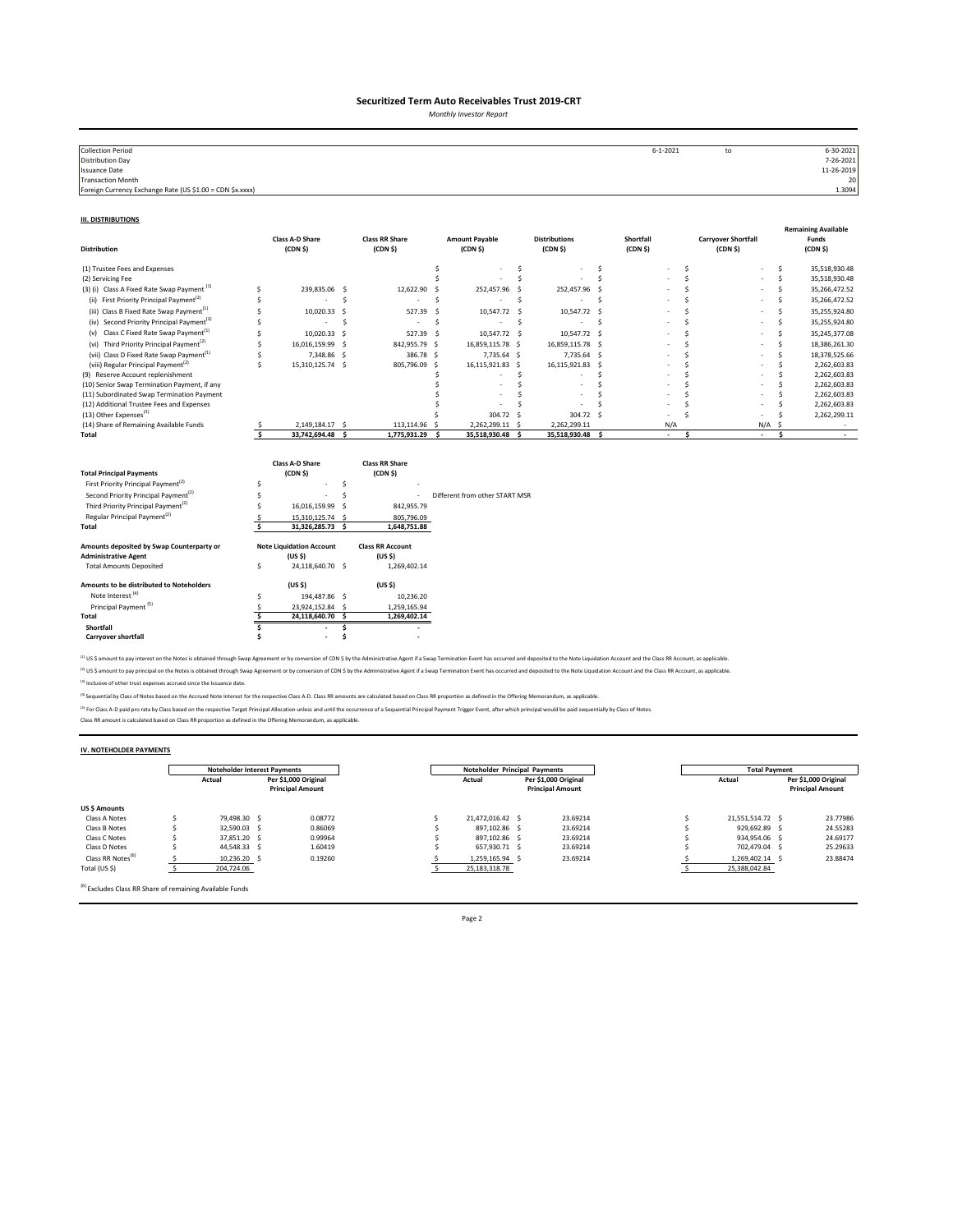*Monthly Investor Report*

| <b>Collection Period</b><br><b>Distribution Day</b><br><b>Issuance Date</b><br><b>Transaction Month</b><br>Foreign Currency Exchange Rate (US \$1.00 = CDN \$x.xxxx)                                               |                                                                                                                                                          |                                                                                                      |                                                                            |                                                                   | $6 - 1 - 2021$                                                                                                                                             | to                                                                                                   | $6 - 30 - 2021$<br>7-26-2021<br>11-26-2019<br>20<br>1.3094                 |
|--------------------------------------------------------------------------------------------------------------------------------------------------------------------------------------------------------------------|----------------------------------------------------------------------------------------------------------------------------------------------------------|------------------------------------------------------------------------------------------------------|----------------------------------------------------------------------------|-------------------------------------------------------------------|------------------------------------------------------------------------------------------------------------------------------------------------------------|------------------------------------------------------------------------------------------------------|----------------------------------------------------------------------------|
| <b>V. NOTES BALANCE</b>                                                                                                                                                                                            |                                                                                                                                                          |                                                                                                      |                                                                            |                                                                   |                                                                                                                                                            |                                                                                                      |                                                                            |
|                                                                                                                                                                                                                    |                                                                                                                                                          | <b>Beginning of Period</b>                                                                           |                                                                            |                                                                   |                                                                                                                                                            | <b>End of Period</b>                                                                                 |                                                                            |
| <b>Notes</b>                                                                                                                                                                                                       | Balance (US \$)                                                                                                                                          | Balance (CDN \$)                                                                                     | <b>Note Factor</b>                                                         |                                                                   | Balance (US \$)                                                                                                                                            | Balance (CDN \$)                                                                                     | <b>Note Factor</b>                                                         |
| Class A Notes<br>Class B Notes<br>Class C Notes<br>Class D Notes<br>Class RR Notes<br>Total                                                                                                                        | \$<br>381,591,853.18 \$<br>\$<br>15,942,943.34 \$<br>15,942,943.34 \$<br>Ś<br>\$<br>11,692,474.22 \$<br>22,377,379.69 \$<br>s<br>\$<br>447,547,593.77 \$ | 499,656,372.56<br>20,875,690.00<br>20,875,690.00<br>15,310,125.73<br>29,300,941.01<br>586,018,819.27 | 0.4210470<br>0.4210470<br>0.4210470<br>0.4210470<br>0.4210470<br>0.4210470 |                                                                   | \$<br>360,119,836.76 \$<br>\$<br>15,045,840.48 \$<br>\$<br>15,045,840.48 \$<br>\$<br>11,034,543.51 \$<br>21,118,213.76 \$<br>\$<br>\$<br>422,364,274.99 \$ | 471,540,914.26<br>19,701,023.52<br>19,701,023.52<br>14,448,631.26<br>27,652,189.13<br>553,043,781.66 | 0.3973548<br>0.3973548<br>0.3973548<br>0.3973548<br>0.3973548<br>0.3973548 |
| VI. POOL INFORMATION (CDN \$)                                                                                                                                                                                      |                                                                                                                                                          |                                                                                                      |                                                                            |                                                                   |                                                                                                                                                            |                                                                                                      |                                                                            |
| Pool Information                                                                                                                                                                                                   |                                                                                                                                                          |                                                                                                      |                                                                            | <b>Beginning of Period</b>                                        |                                                                                                                                                            |                                                                                                      | <b>End of Period</b>                                                       |
| Weighted average APR<br>Weighted average Remaining Term<br>Number of Receivables Outstanding<br>Pool Balance<br>Pool Factor                                                                                        |                                                                                                                                                          |                                                                                                      |                                                                            | 6.16%<br>35 Months<br>46,002<br>\$<br>586,018,819.27<br>0.4210470 |                                                                                                                                                            |                                                                                                      | 6.17%<br>35 Months<br>44,341<br>553,043,781.66<br>\$<br>0.3973548          |
| VII. RECONCILIATION OF RESERVE ACCOUNT (CDN \$)                                                                                                                                                                    |                                                                                                                                                          |                                                                                                      |                                                                            |                                                                   |                                                                                                                                                            |                                                                                                      |                                                                            |
| Beginning Reserve Account Balance (as of Closing)<br>Reserve Account Deposits Made<br>Reserve Account Draw Amount<br><b>Ending Reserve Account Balance</b>                                                         |                                                                                                                                                          |                                                                                                      |                                                                            |                                                                   |                                                                                                                                                            |                                                                                                      | \$<br>3,479,533.57<br>\$<br>\$<br>\$<br>3,479,533.57                       |
| <b>Specified Reserve Account Balance</b>                                                                                                                                                                           |                                                                                                                                                          |                                                                                                      |                                                                            |                                                                   |                                                                                                                                                            |                                                                                                      | \$<br>3,479,533.57                                                         |
| VIII. DELINQUENT RECEIVABLES (CDN \$)                                                                                                                                                                              |                                                                                                                                                          |                                                                                                      |                                                                            |                                                                   |                                                                                                                                                            |                                                                                                      |                                                                            |
| <b>Delinquent Receivables</b>                                                                                                                                                                                      |                                                                                                                                                          |                                                                                                      | # of Receivables                                                           |                                                                   | Amount                                                                                                                                                     |                                                                                                      | % of End of Period Pool<br>Balance                                         |
| 31 - 60 Days Delinquent<br>61 - 90 Days Delinquent<br>91 - 120 Days Delinquent<br>121 - 180 Days Delinquent<br>181+ Days Delinquent<br><b>Total Delinquent Receivables</b>                                         |                                                                                                                                                          |                                                                                                      | 76<br>37<br>14<br>27<br>84<br>238                                          |                                                                   | \$<br>1,001,208.89<br>\$<br>578,928.08<br>\$<br>177,952.34<br>\$<br>356,578.51<br>1,201,407.38<br>$\mathsf{S}$<br>\$<br>3,316,075.20                       |                                                                                                      | 0.18%<br>0.10%<br>0.03%<br>0.06%<br>0.22%<br>0.60%                         |
| <b>Repossession Inventory</b>                                                                                                                                                                                      |                                                                                                                                                          |                                                                                                      | # of Receivables                                                           |                                                                   | Amount                                                                                                                                                     |                                                                                                      |                                                                            |
| <b>Beginning of Period Repossession Inventory</b><br>Repossessions in the Current Collection Period<br>Vehicles removed from Inventory in Current Collection Period<br><b>End of Period Repossession Inventory</b> |                                                                                                                                                          |                                                                                                      | 23<br>15<br>(17)<br>21                                                     |                                                                   | 478,732.56<br>\$<br>\$<br>344,259.14<br>(370, 227.87)<br>\$<br>\$<br>452,763.83                                                                            |                                                                                                      |                                                                            |
| Number of 61+ Delinquent Receivables                                                                                                                                                                               |                                                                                                                                                          |                                                                                                      |                                                                            |                                                                   |                                                                                                                                                            |                                                                                                      | % of End Of Period<br># Receivables                                        |
| <b>Current Collection Period</b><br><b>Preceding Collection Period</b><br>Second preceding Collection Period<br>Three month simple average (current and two prior Collection Periods)                              |                                                                                                                                                          |                                                                                                      |                                                                            |                                                                   |                                                                                                                                                            |                                                                                                      | 0.37%<br>0.38%<br>0.39%<br>0.38%                                           |